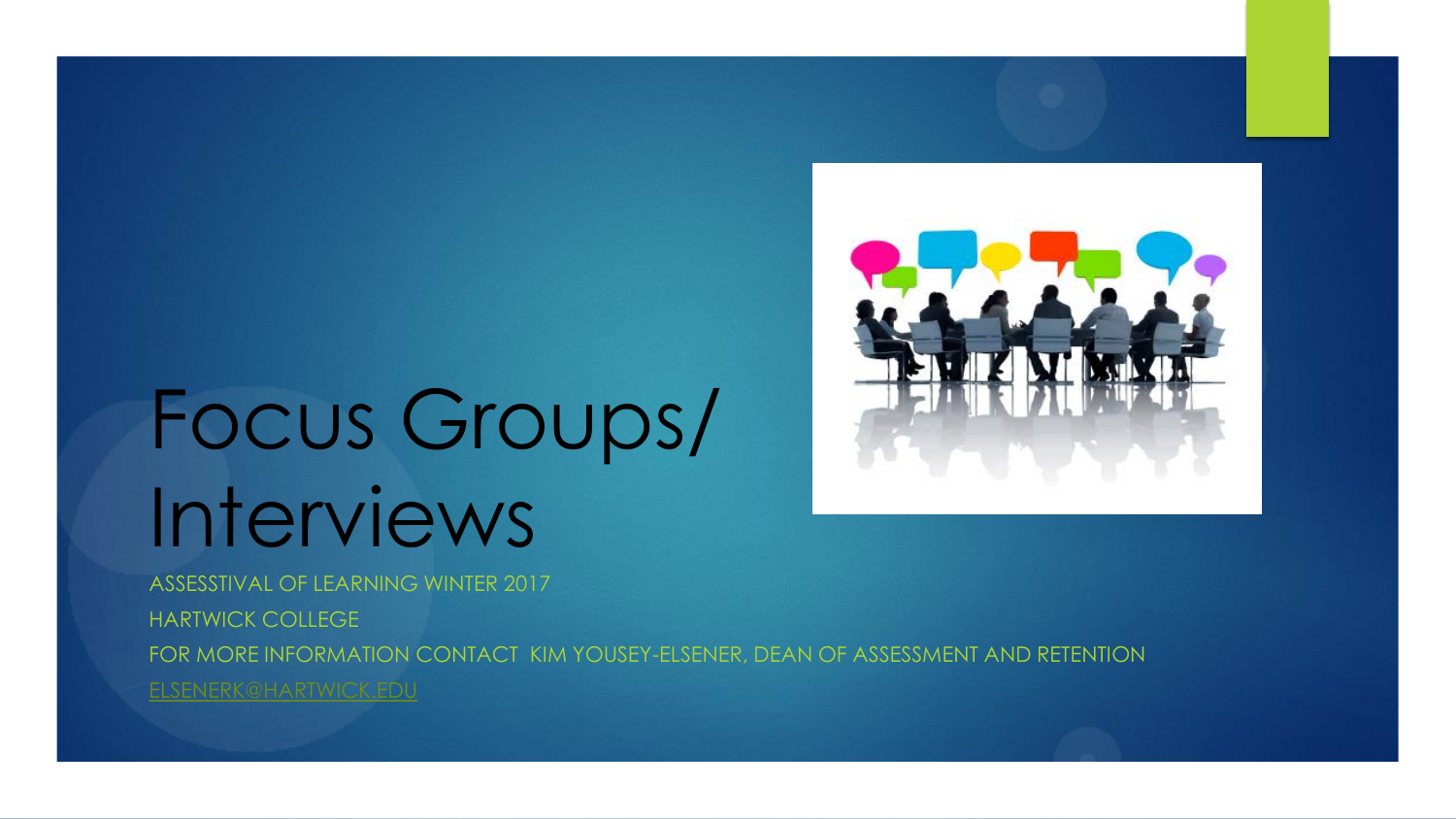# Focus Groups:

Focus Groups are used in qualitative studies and assessment activities when the purpose is to learn about perceptions, beliefs, or opinions of the students or others.

The goal is to expand on one's understanding of something or dig deeper into a topic

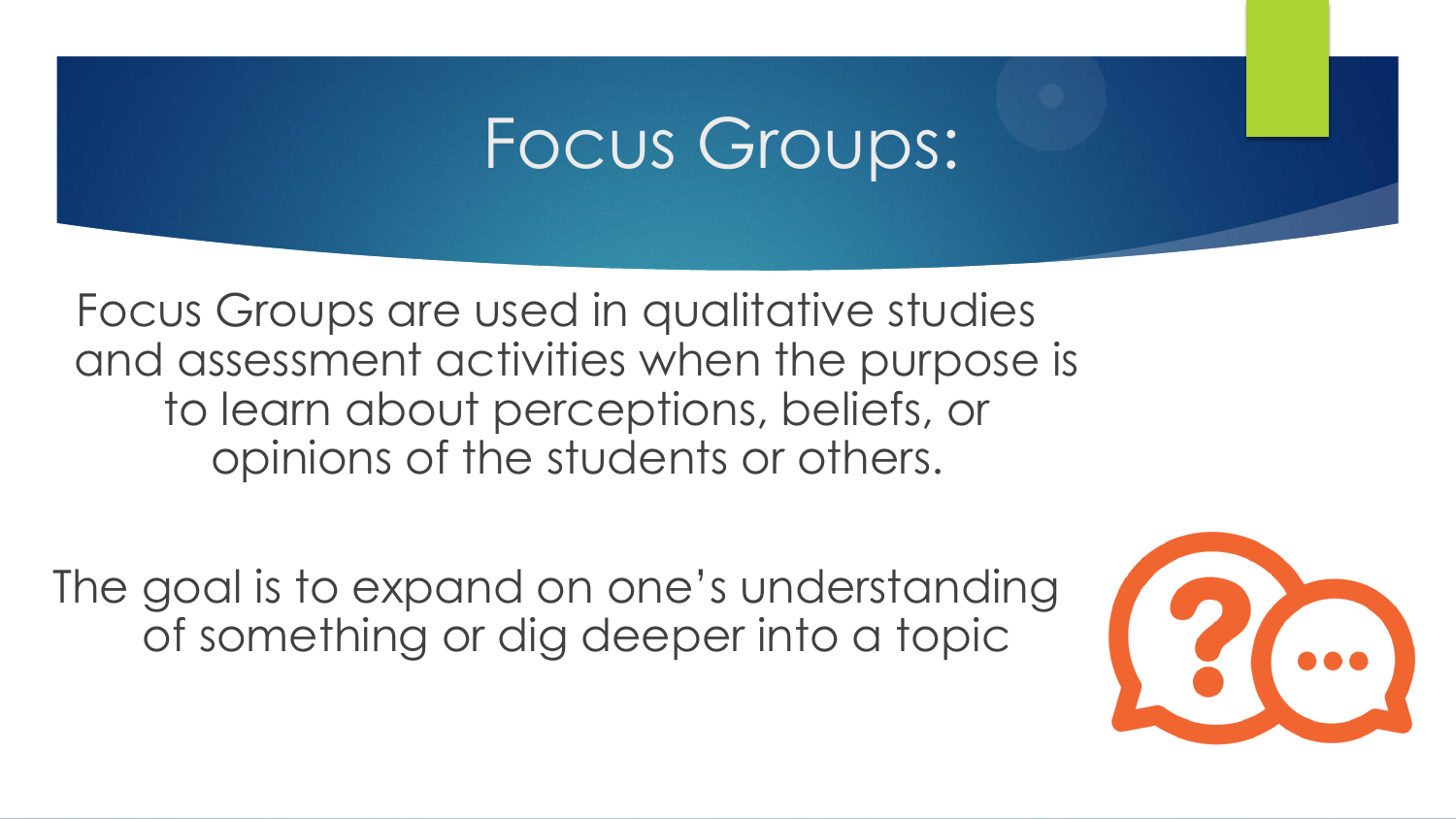#### **Focus Groups: Asking face to face open-ended questions in a group setting. Questions are meant to be a discussion.**

Strengths:

- Helps to understand perceptions, beliefs, thought processes
- Small number of participants (n #)
- Focus groups encourage group interaction and building upon ideas
- Responsive in nature
- Need skills set in facilitating discussions
- Relative low costs involved

Challenges:

- **Getting participants (think of time/places)**
- Data collection and analysis takes time
- Data is as good as the facilitator
- Beware of bias in analysis reporting
- Meant to tell story, may not help if numbers are needed
- Data is not meant to be generalizable

**Resources needed: question protocols, logistical considerations, incentive?, facilitator, note taker, recording device (optional)**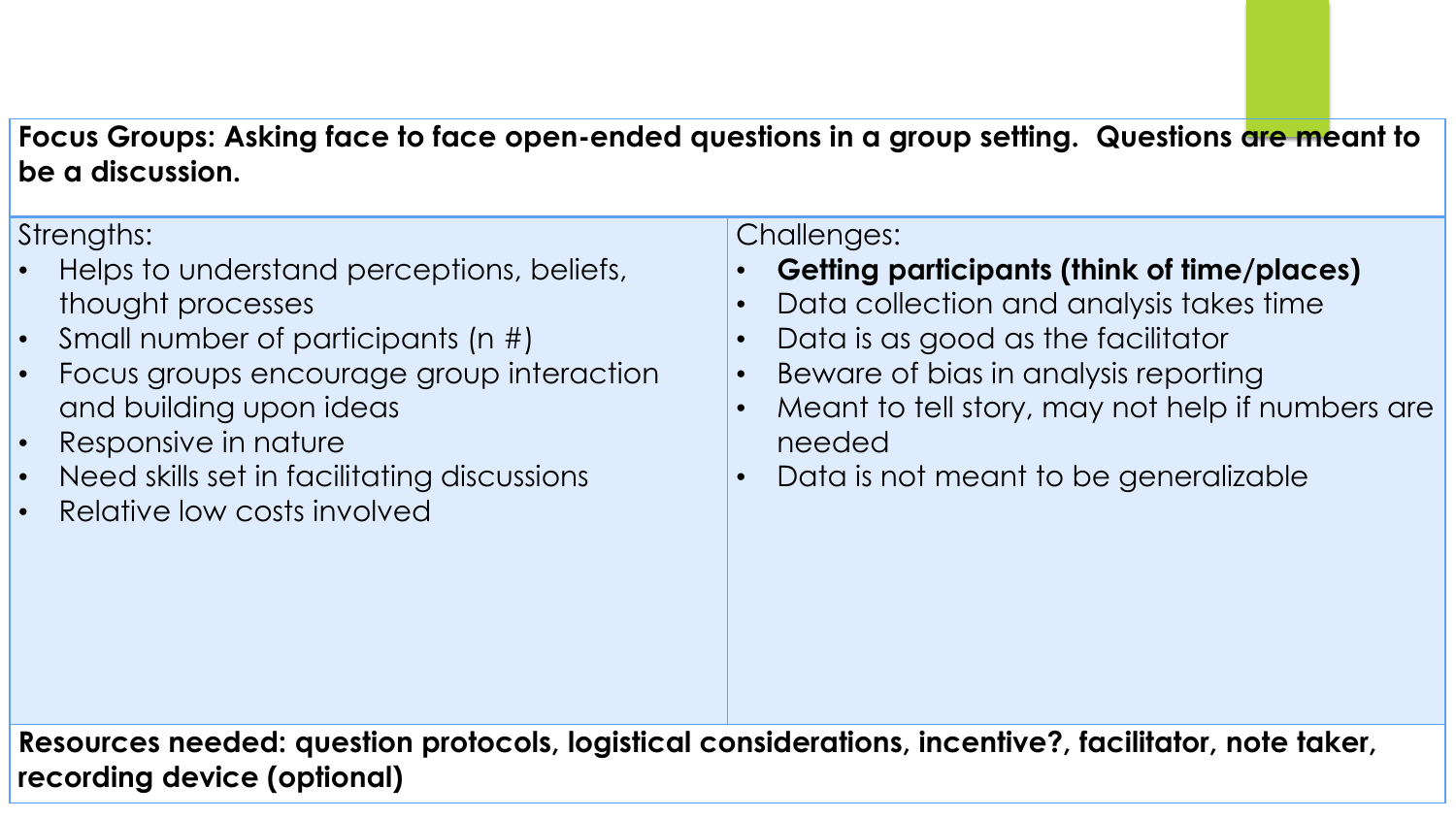#### Steps to Planning focus groups

#### Participants – Who and #

Number of focus groups needed

Plan logistics

Create questions and protocols

Find facilitator

Practice with your facilitator

Make plan for recording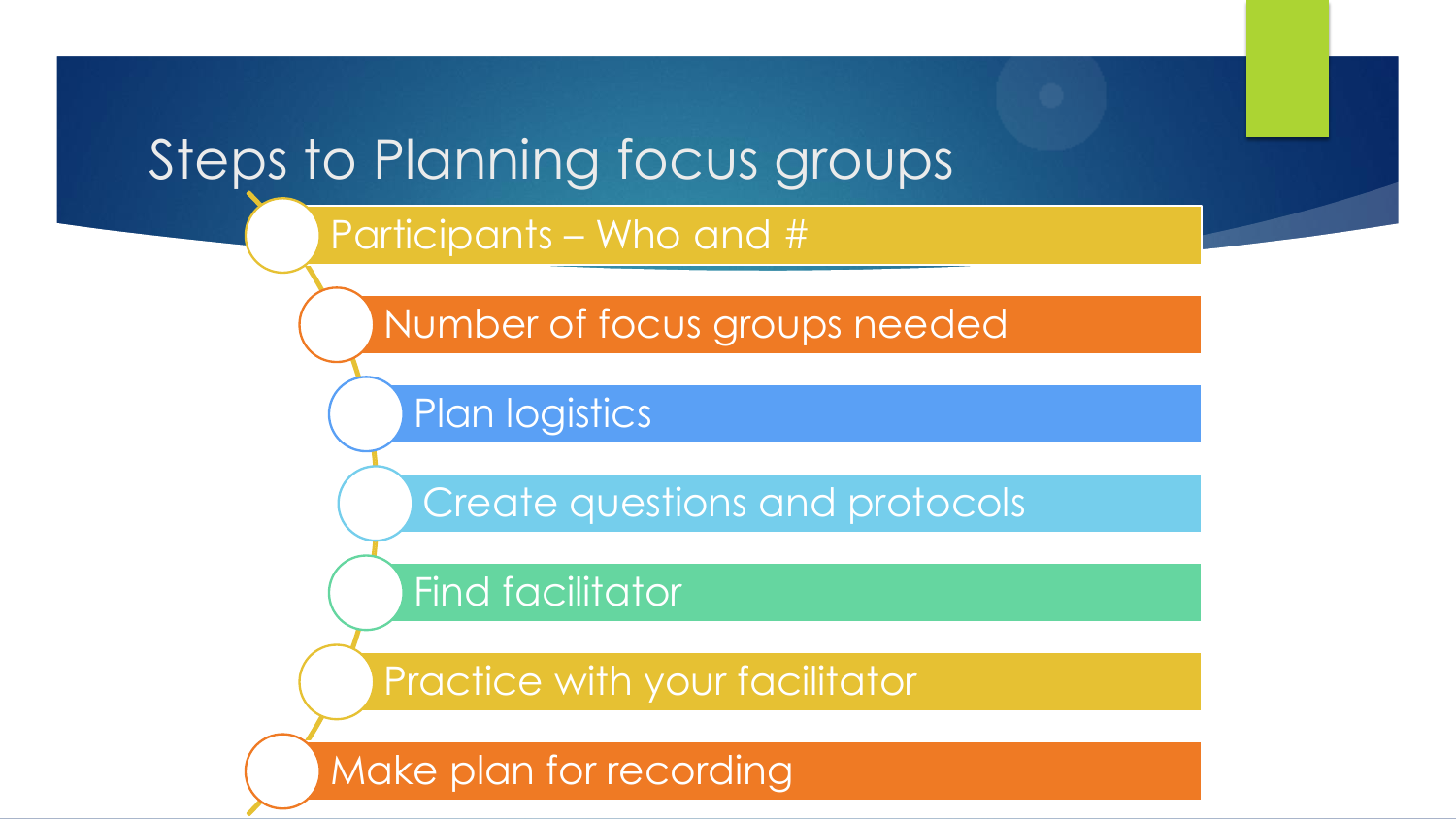#### *Who are the participants?*

- **Those who know something about the topic we are** investigating.
- Homogeneous groups those sharing many of the same characteristics.
- $\blacktriangleright$  Heterogeneous groups mix it up, different people with different backgrounds

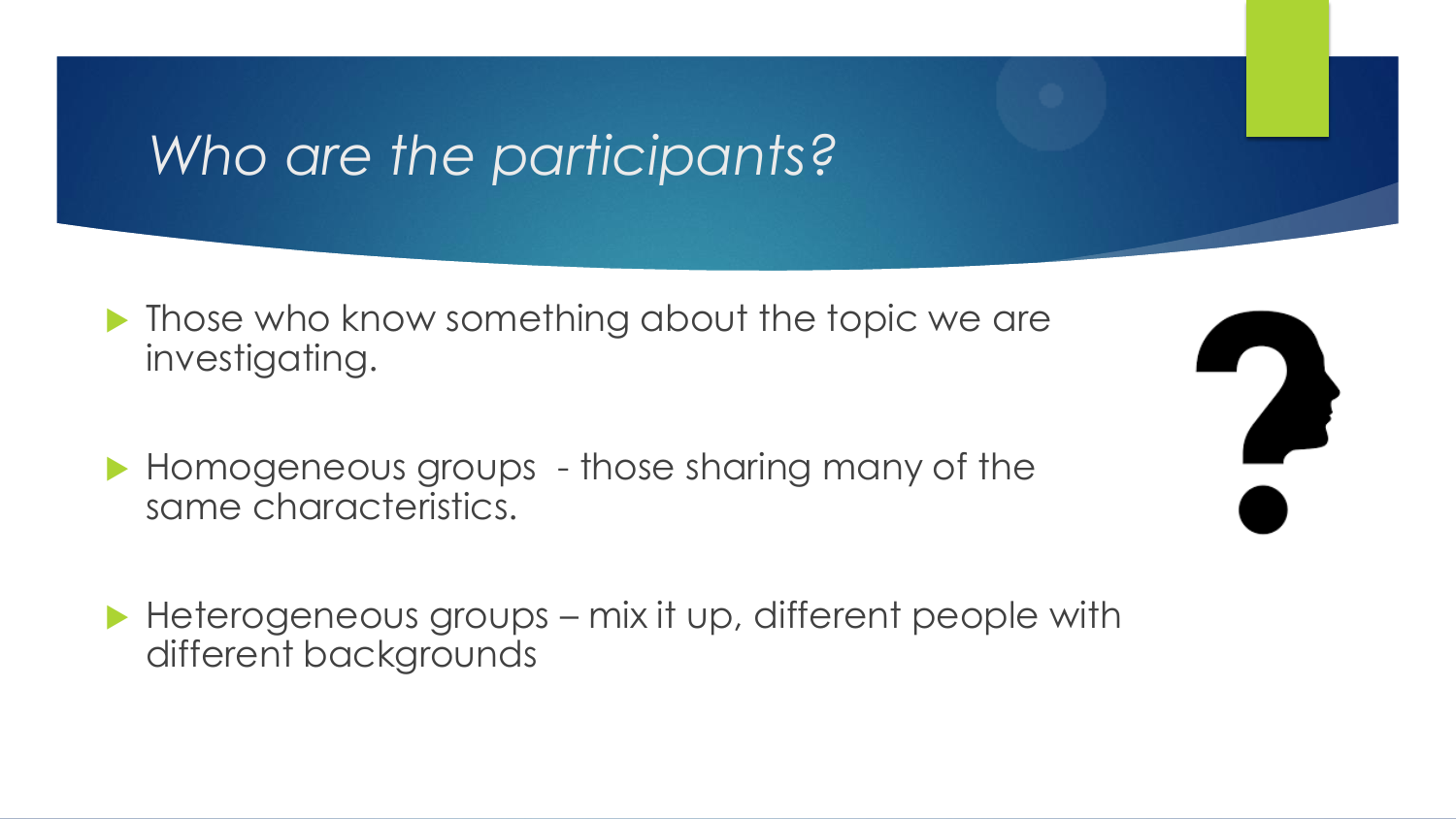#### *How many participants are involved?*



## Ideally, 5 to 8 individuals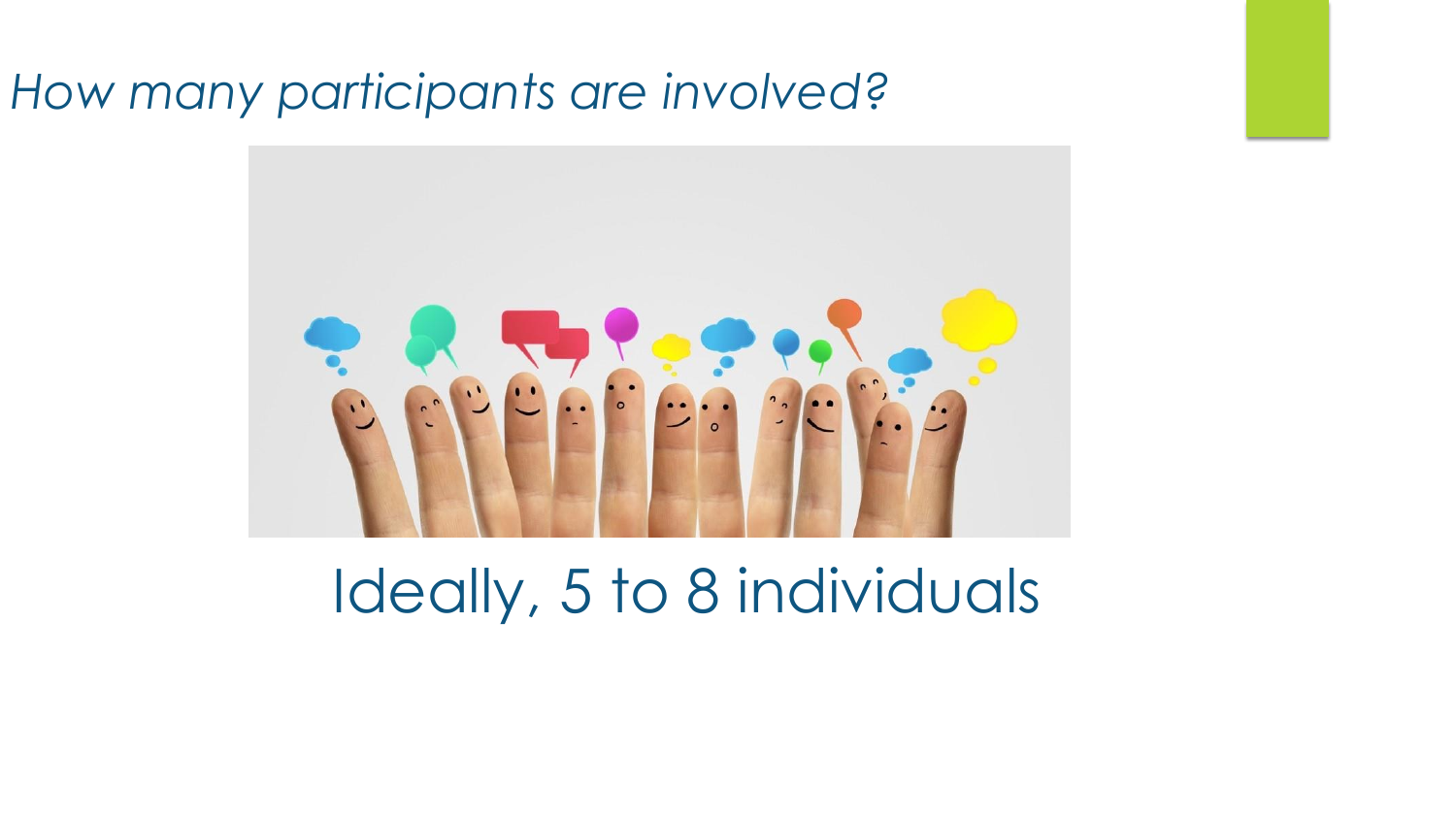### How many groups should be conducted ?

### THREE TO FIVE… Or until redundancy is reached.

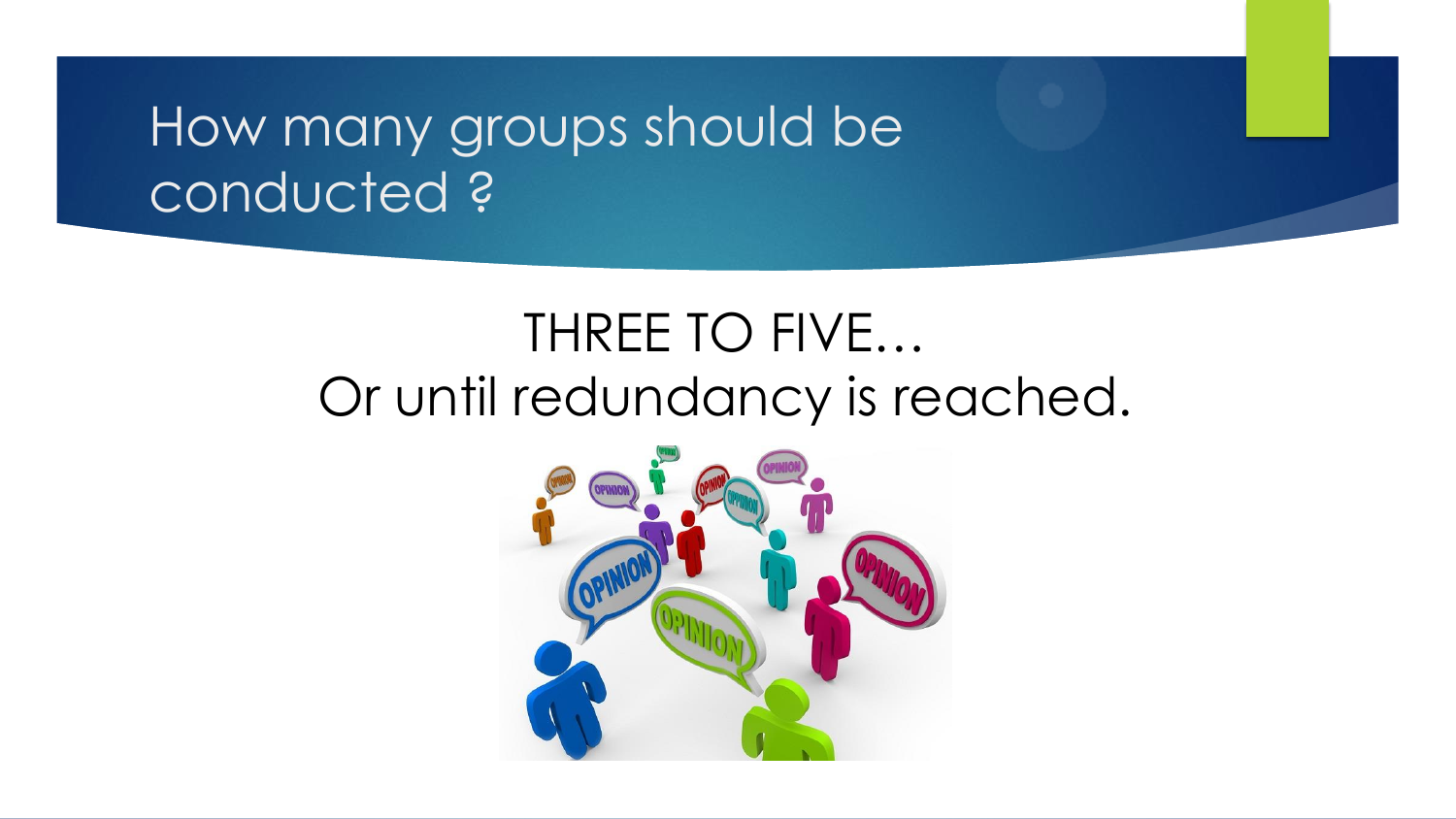How should groups be contacted ? Oversubscribe group 20% - 35%

**Face to Face Email Student** Groups **Time at** meetings



**Social Media** 

Word of Mouth

**Phone Call**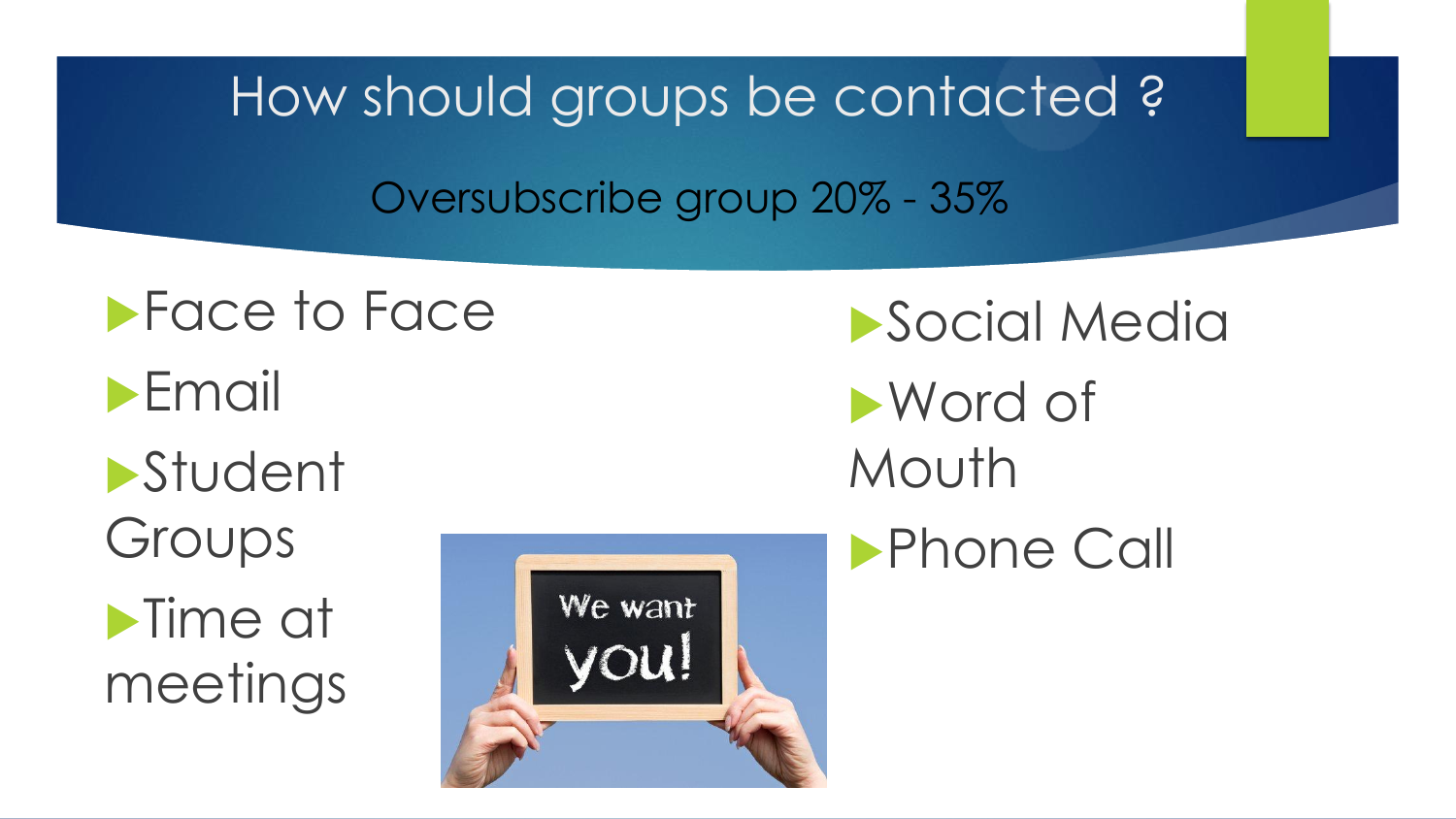#### Planning Logistics

- Location:
	- Easy to find and convenient
	- Participants can see each other
	- Confidential
	- Quiet
- $\checkmark$  Incentives food or otherwise
- Recording or note taking
- Number of facilitators needed

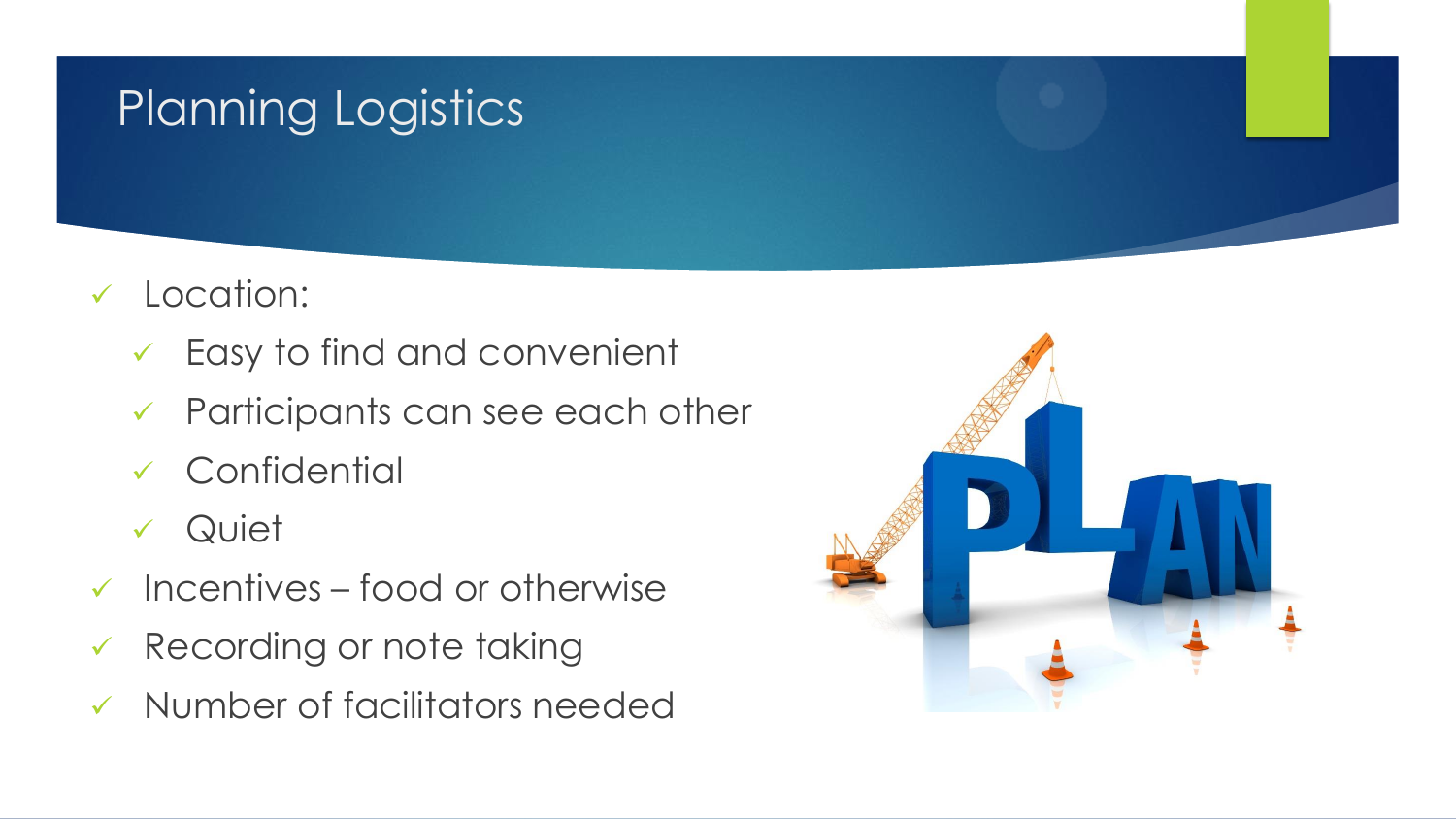### Create a Protocol: Types of Questions

- Highly structured or standardized interviews ask exactly the same question for everyone
- Semi-structured a mix of structured questions and free-form questions.
- Unstructured or informal interviews –no predetermined questions, interview is exploratory.



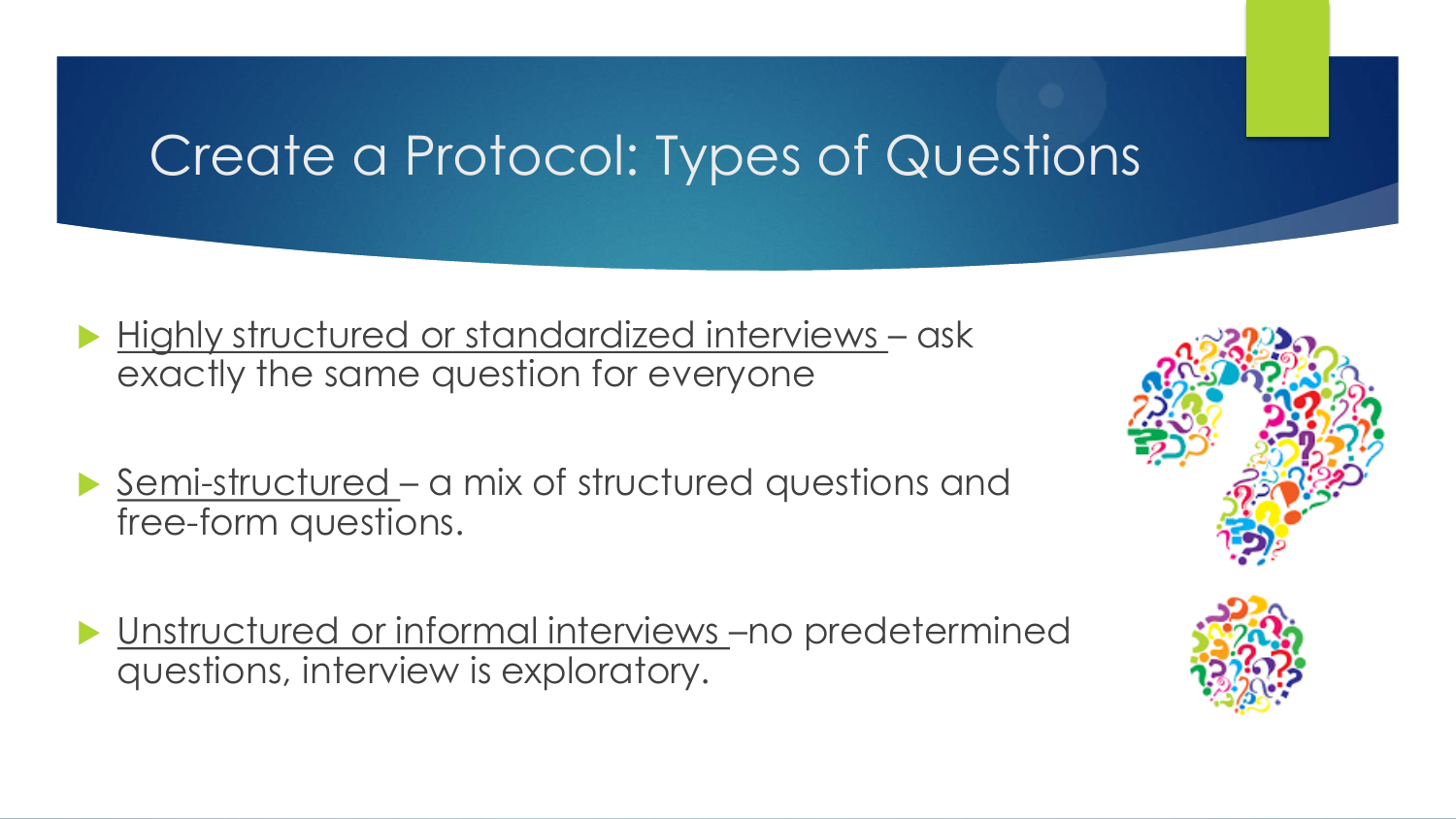

- *1. Multiple Questions* two in one sentence one may be overlooked in the answer.
- *2. Leading Questions* may skew the results, the interviewer should strive for objectivity.
- *3. Yes and No Questions* one word answers do not translate into the richness desired.

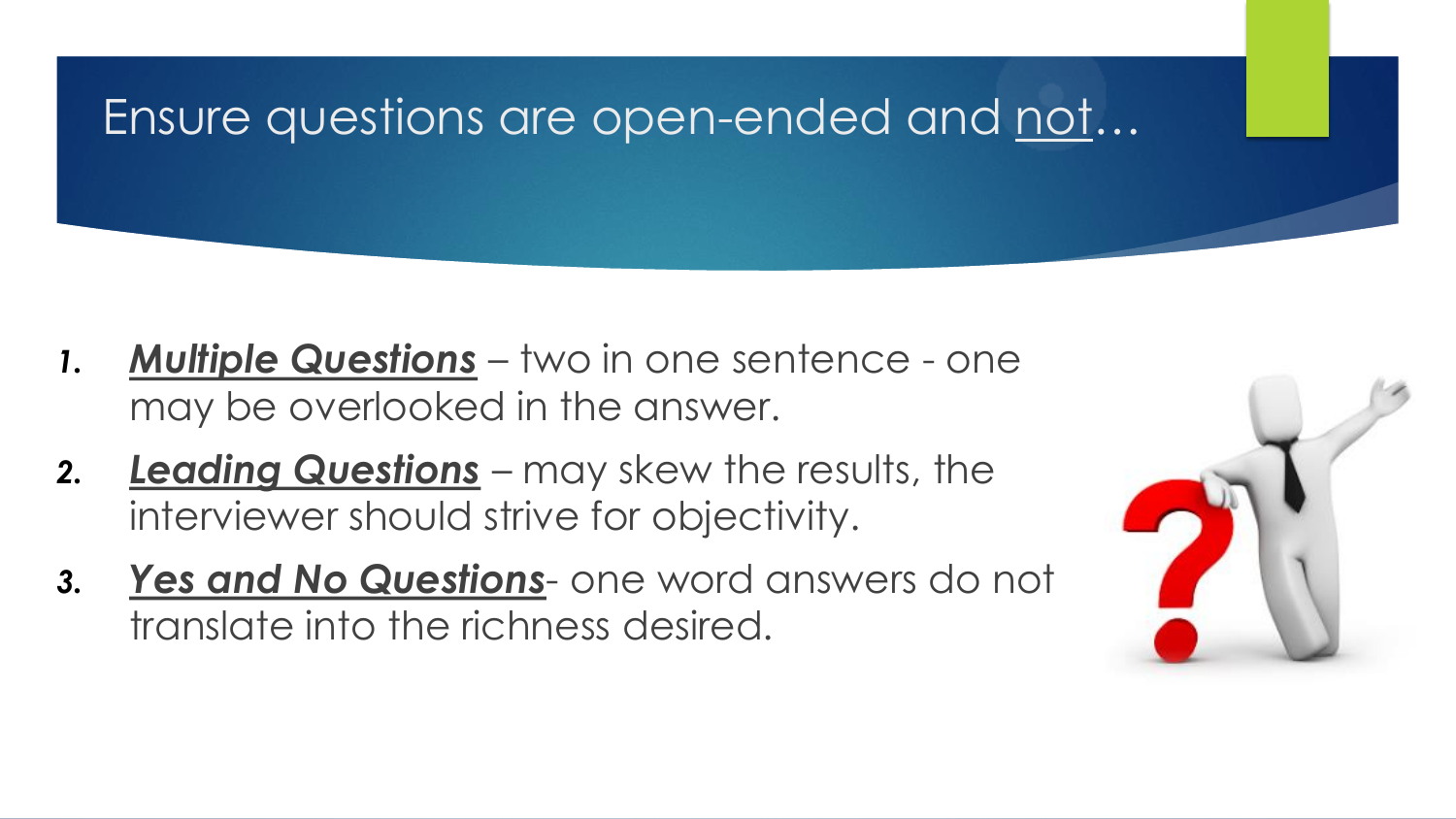#### Format of a focus group…

- $\checkmark$  If needed ask participants demographic and other basic information on a short survey when they arrive
- Make a welcoming statement, discuss subject matter to be covered, and guidelines for the discussion
- Begin with introductory questions (easy ones)
- $\checkmark$  Follow with transition questions...more complex

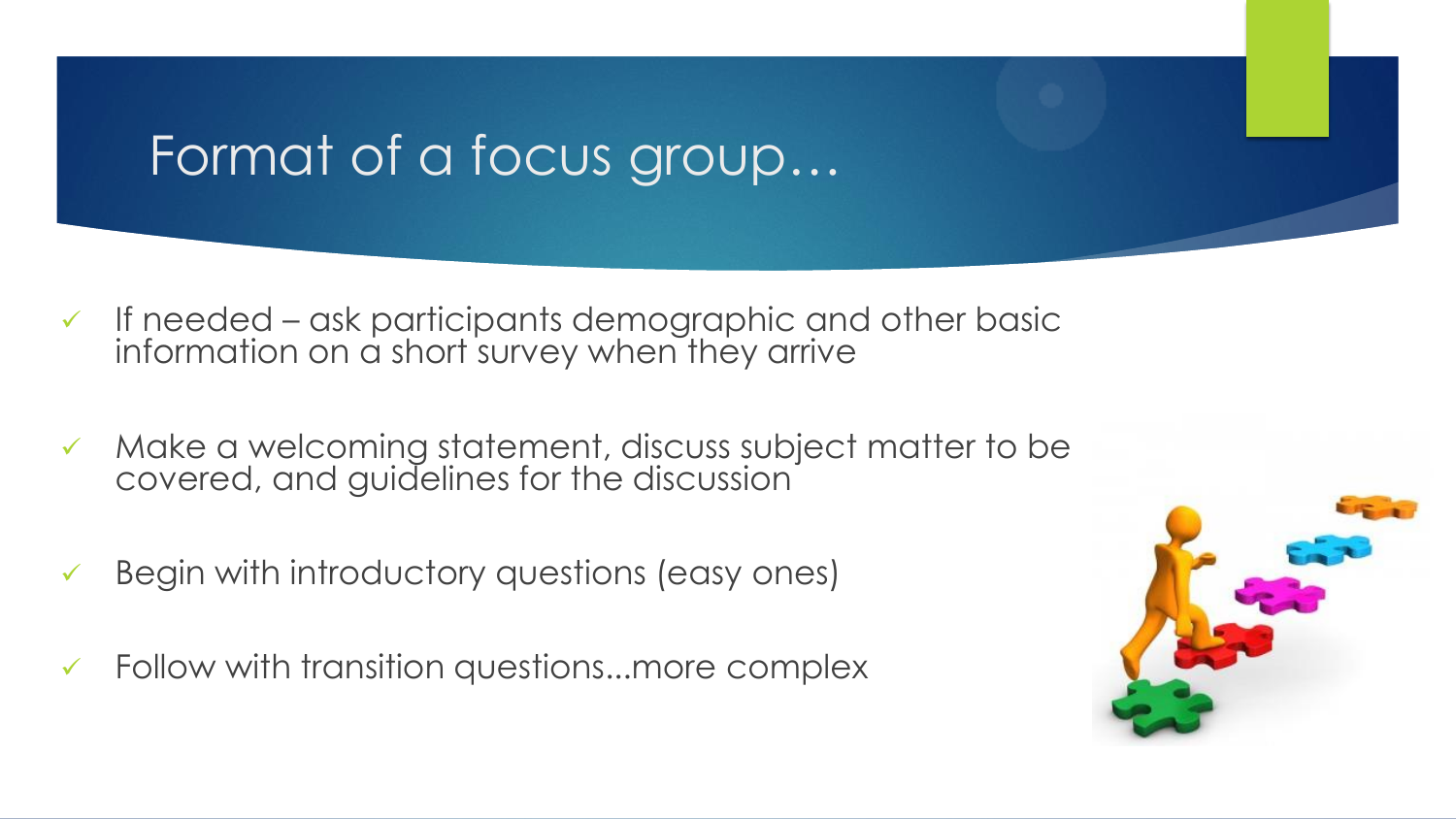# Facilitator Traits

- Build rapport quickly
- Remain neutral
- Non-directive counseling
- Stay on target with time
- Reign people in
- Pull people into conversation
- Manage group dynamics
- Ask appropriate follow-up questions

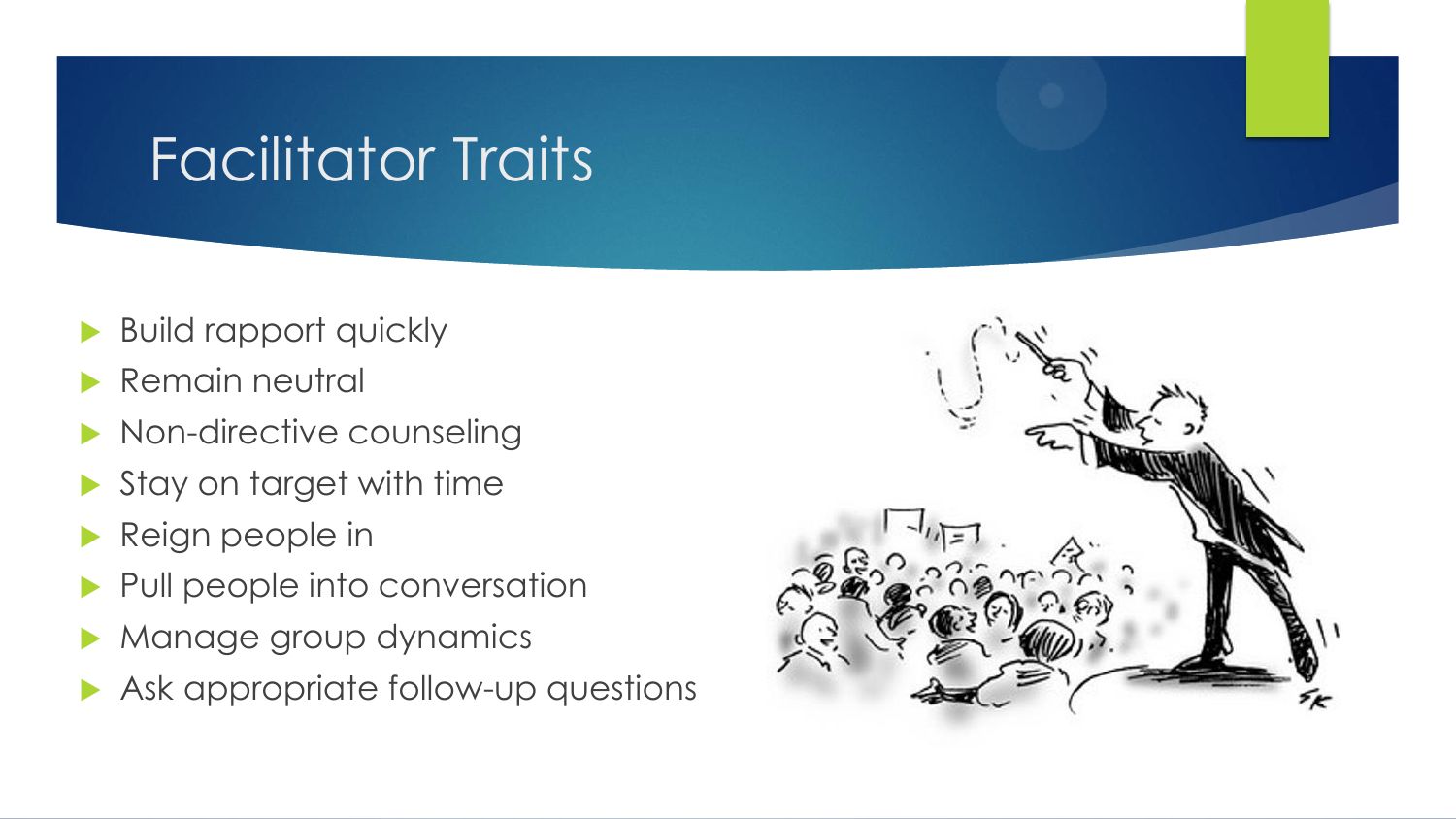### Collecting Results

- Recording (video or audio)
	- Adds a layer of technology to manage for facilitator
	- But facilitator can lead group alone (without notetaker)
	- Allows for easier word for word transcription
	- Need access to technology
	- If video, should get people's permission prior to filming
	- $\blacktriangleright$  If audio and anonymity is important, have students introduce themselves with pseudonym

Notetaking:

- **Plan ahead how detailed you would** like the notes
- Plan for technology pen/paper, laptop, etc.
- Just notes ok if word for word transcription is not needed
- Can also note body language
- If anonymity is important, can avoid using names when taking notes (numbers or pseudonym)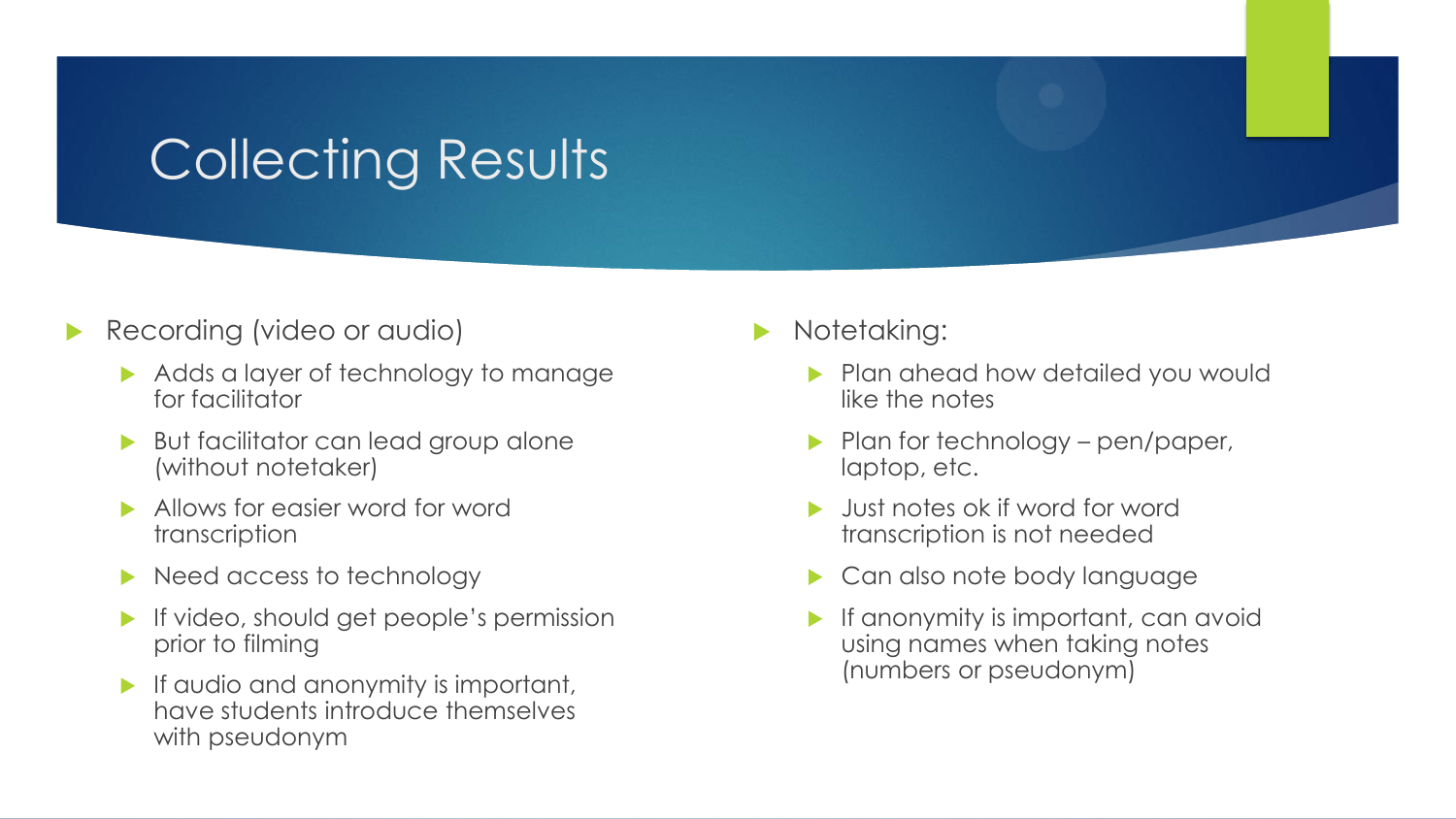#### One really great resource:

Boston College Focus Group Protocol Worksheet:

<http://www.bc.edu/content/dam/files/offices/vpsa/pdf/assessment/focus.pdf>